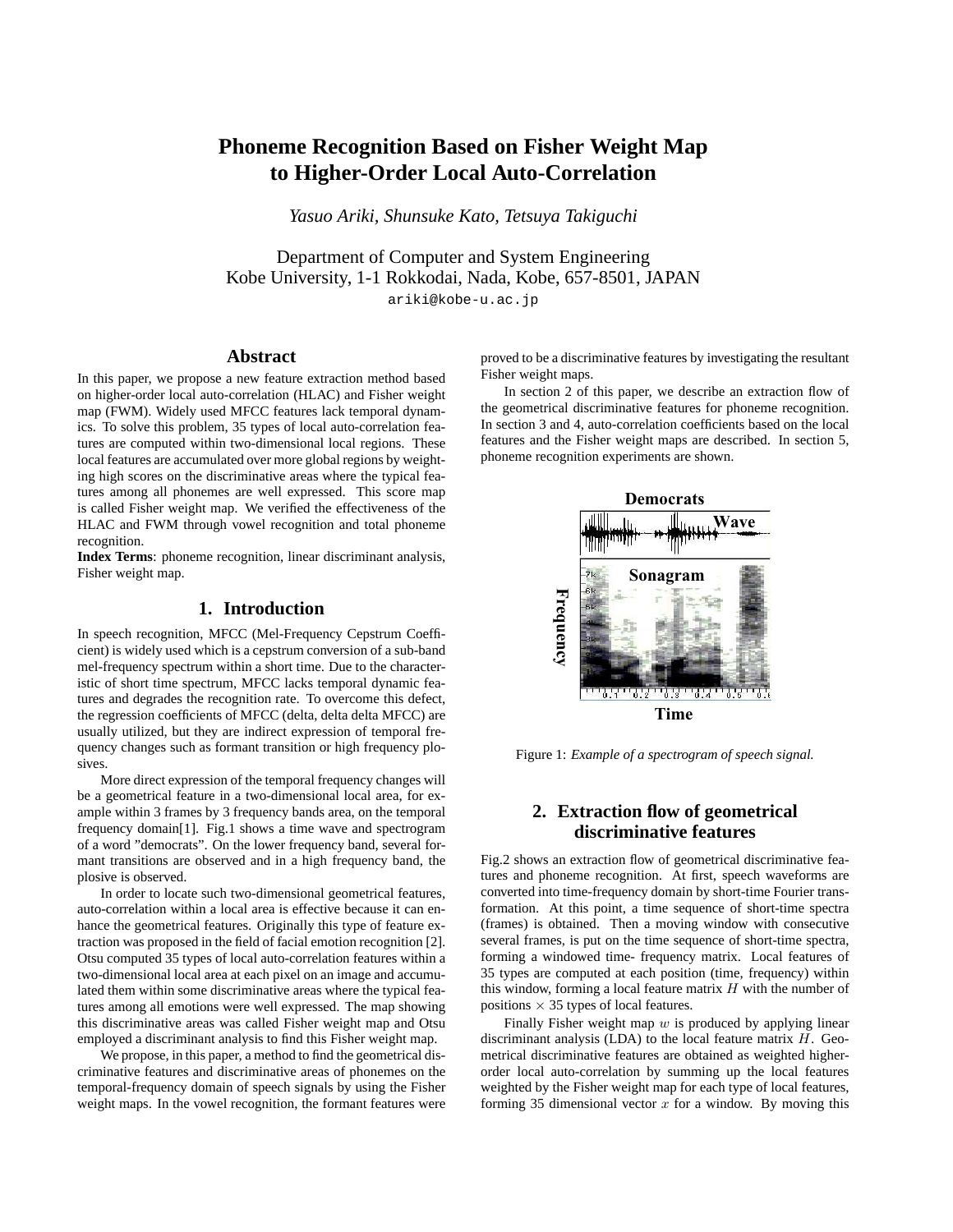window, a sequence of 35 dimensional vectors of geometrical discriminative features are obtained.

In a phoneme recognition, phoneme GMMs are trained at first. Then the test speech data is converted into a sequence of 35 dimensional vectors of geometrical discriminative features and phoneme likelihood is computed using the trained phoneme GMMs.



Figure 2: *Flow of new feature extraction.*

# **3. Local features and weighted higher order local auto-correlations**

### **3.1. Local features**

Two-dimensional geometrical and local features are observed on the time-frequency matrix shown on the left in Fig.3. On the right hand side,  $3 \times 3$  local patterns are shown to capture the local features. The upper pattern is for continuation in a time direction, the middle for continuation in a frequency direction and the lower for transition. The flag "1" indicates the multiplication of the spectrum on the position.

A local feature within the  $k$ -th local pattern at a position  $r$  is formalized as follows;

$$
h_r^{(k)} = I(r)I(r + a_1^{(k)}) \cdots I(r + a_N^{(k)})
$$
 (1)

where  $I(r)$  is the power spectrum at the position r on timefrequency matrix composed of time  $t$  and frequency  $f$ . The  $r + a_i^{(k)}$  indicates the other position, where "1" is attached, within the k-th local pattern.

By limiting local patterns within 3 frames  $\times$  3 bands area at reference position  $r$ , setting the order  $N$  to be 2 and omitting the equivalence of translation, the number of displacement set  $(a_1, \dots, a_N)$  becomes 35. Namely 35 types of local patterns are obtained at each position  $r$  on the time-frequency matrix as shown in Fig.4, according to Otsu[2]. In the figure, "2" and "3" indicate the square and the cube.

#### **3.2. Weighted higher order local auto-correlations**

Higher-order local auto-correlation  $x_k$  for the k-th local pattern is obtained by summing the local features shown in Eq.1 on the time-frequency matrix. It is formalized as follows;

$$
x_k = \sum_r h_r^{(k)}
$$
  
= 
$$
\sum_r I(r)I(r + a_1^{(k)}) \cdots I(r + a_N^{(k)})
$$
 (2)

In order to express the higher-order local auto-correlation in the matrix form, all the local features shown in Eq.1 for the  $k$ -th local pattern are collected on the time-frequency matrix and presented as a following vector.

$$
\mathbf{h}^{(k)} = [h_{2,2}^{(k)} \cdots h_{2,T-1}^{(k)}, \cdots h_{F-1,T-1}^{(k)}]^t
$$
 (3)

here the dimension of the vector is  $M = T - 2$  (time)  $\times F - 2$ (frequency).

The higher-order local auto-correlation  $x_k$  for the k-th local pattern is expressed as follows using the M-dimensional vector  $\mathbf{\dot{h}}^{(k)}$ .

$$
x_k = \mathbf{h}^{(k)t} \mathbf{1} \tag{4}
$$

A local feature matrix is obtained as follows by placing the M-dimensional vectors  $\mathbf{h}^{(k)}$  in the horizontal direction one by one for all the 35 local patterns.

$$
\mathbf{H} = [\mathbf{h}^{(1)} \cdots \mathbf{h}^{(K)}] \tag{5}
$$

The higher-order local auto-correlation vector  $x$  is obtained by packing the  $x_k$  and is expressed as follows;

$$
\mathbf{x} = [x_1 \cdots x_K]^t = \mathbf{H}^t \mathbf{1}
$$
 (6)

Fig.5 shows an example of computing the local feature matrix **H**. Here, moving 35 local patterns on the windowed timefrequency matrix  $(9 \times 6)$ , the local features are computed. These local features are packed into the local feature matrix  $H(28 \times 35)$ .

The higher-order local auto-correlation vector x presents the existence of the local patterns on all over the time-frequency matrix. Therefore, it is not the discriminative vector. In order to make the higher-order local auto-correlation vector x have the discriminative ability, local features of the same local pattern are summed over the windowed time-frequency matrix by putting the high weight on the local features where class difference appears clearly. This is done by replacing the vector **1** consisting of M



Figure 3: *Local features.*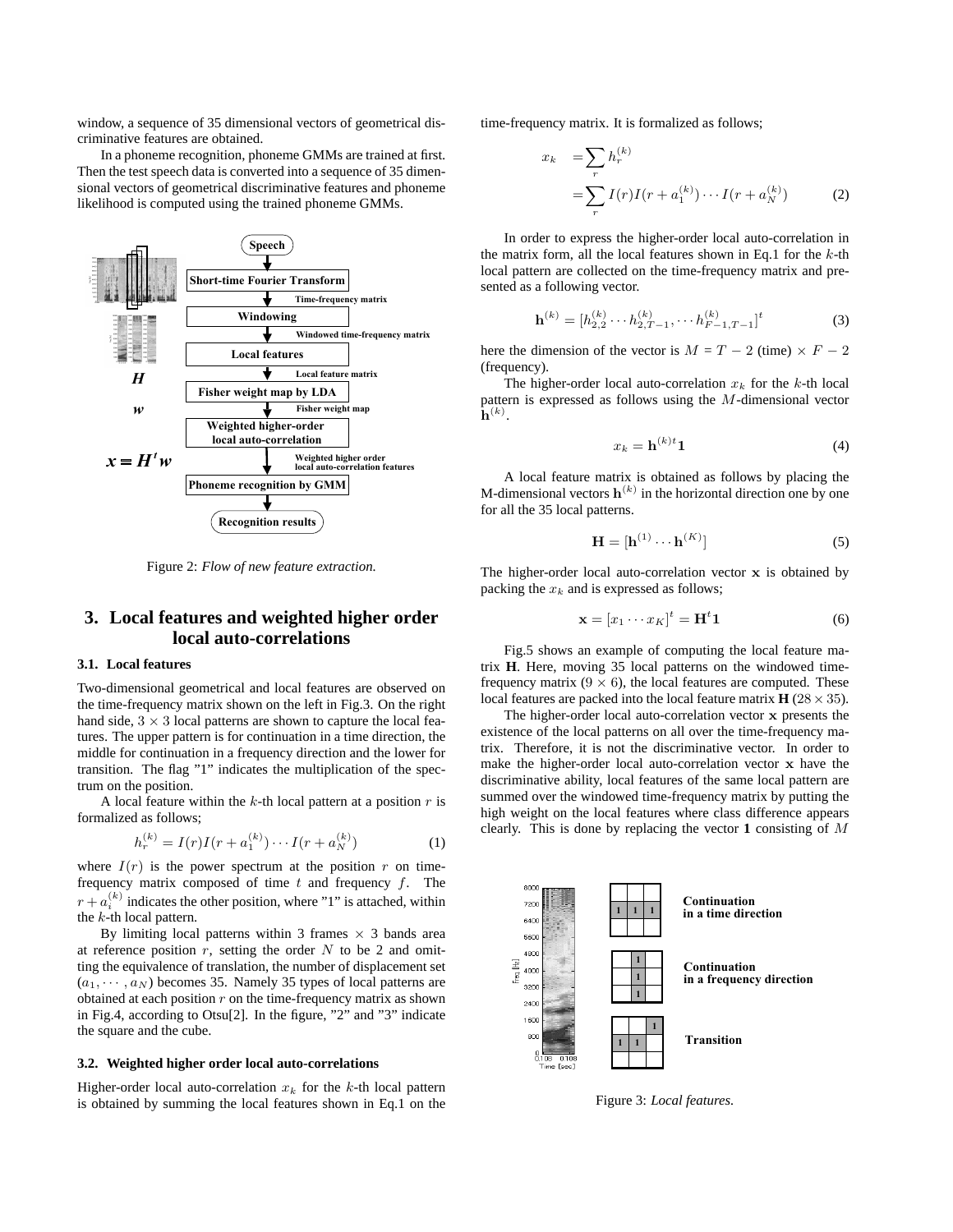"1"s by the weighting vector w. Then the weighted higher-order local auto-correlation vector x is obtained as follows;

$$
\mathbf{x} = \mathbf{H}^t \mathbf{w} \tag{7}
$$

Here **w** is called Fisher weight map because it is computed based on linear discriminant analysis.

## **4. Fisher weight map**

In order to find the Fisher weight map, Fisher's discriminative criterion is utilized[2]. Let  $N$  be the number of training data. Then the local feature matrices for the training data is denoted as  ${ {\left\{ {\bf{H}}_i \in {R^{M \times K}} \right\}}_{i=1}^N}$ . The corresponding weighted higher-order local auto-correlation vectors, the within-class covariance matrix and the between-class covariance matrix are denoted as  $\{x_i\}_{i=1}^N$ ,  $\tilde{\Sigma}_W$  and  $\tilde{\Sigma}_B$  respectively. Then the Fisher discriminative criterion  $J(\mathbf{w})$  is expressed as follows using those denotations.

$$
J(\mathbf{w}) = \frac{tr\tilde{\Sigma}_B}{tr\tilde{\Sigma}_W} = \frac{\mathbf{w}^t \Sigma_B \mathbf{w}}{\mathbf{w}^t \Sigma_W \mathbf{w}} \tag{8}
$$

where  $\Sigma_W$  and  $\Sigma_B$  is the within-class covariance matrix and the between-class matrix of the local feature matrices (training data).

The Fisher weight map is obtained as eigen vectors w based on the following generalized eigen value decomposition derived by maximizing the Fisher discriminative criterion under the constraint such that  $\mathbf{w}^t \Sigma_W \mathbf{w} = 1$ 

$$
\Sigma_B \mathbf{w} = \lambda \Sigma_W \mathbf{w} \tag{9}
$$

Since the Fisher weight map is composed of several eigen vectors, the number of eigen vectors is optimized in the phoneme recognition process.

## **5. Phoneme recognition experiments**

#### **5.1. Experimental setup**

We carried out Japanese 5 vowel recognition and total 27 phonemes recognition. Speech material was continuous speech data spoken by one male speaker and was manually segmented



Figure 4: *35 types of local patterns.*



Figure 5: *Local feature matrix.*

into phoneme sections. In the vowel recognition, 100 data segmented by hands for each vowel (in total 500 data) were used to train each vowel GMM and other 100 data were tested for each vowel. In the total phoneme recognition, 2578 data segmented by hands for all phonemes were used for total phoneme training and other 2578 phoneme data were tested.

Speech waveform was transformed into time-frequency matrix by short-time Fourier transformation with 25ms frame width and 10ms frame shift. Then a window with  $T$  frame width and S frame shift was moved on the time-frequency matrix and the windowed time-frequency matrix was generated. The number of eigen vectors W included in the Fisher weight map was optimized in the phoneme recognition. The number of Gaussian mixtures  $G$ in phoneme GMM was also optimized experimentally.

#### **5.2. Recognition results**

Table1 shows the recognition results for vowel and total phonemes, compared with the recognition result using MFCC with 12 coefficients (delta is not used). In the vowel recognition, the highest recognition rate 98.8% was obtained with the moving window width  $T = 3$  frames, the window shift  $S = 1$  frame, the number of eigen vectors  $W = 3 (35 \times 3=105)$  dimensions) in the Fisher weight map and the number of Gaussian mixtures  $G = 1$  in vowel GMMs. Compared with MFCC, the recognition rate 98.8%, 3 points higher, was achieved.

Table 1: *Phoneme recognition result.* Vowel Total phonemes Proposed method  $\vert$  98.8% 81.7% MFCC 95.8% 84.6%

Fig.6 shows the dependency of vowel recognition on the number of eigen vectors  $W$  in the Fisher weight map, the moving window width  $T$  and the window shift  $S$ . From the figure, they are optimized at  $W = 4$ ,  $T = 3$  and  $S = 1$ . The number of Gaussian mixtures G in vowel GMM was optimized for each condition. Looking into the Fisher weight map thus obtained ( $W = 5$ ), formant frequencies show higher score as shown in Fig.7(a) with